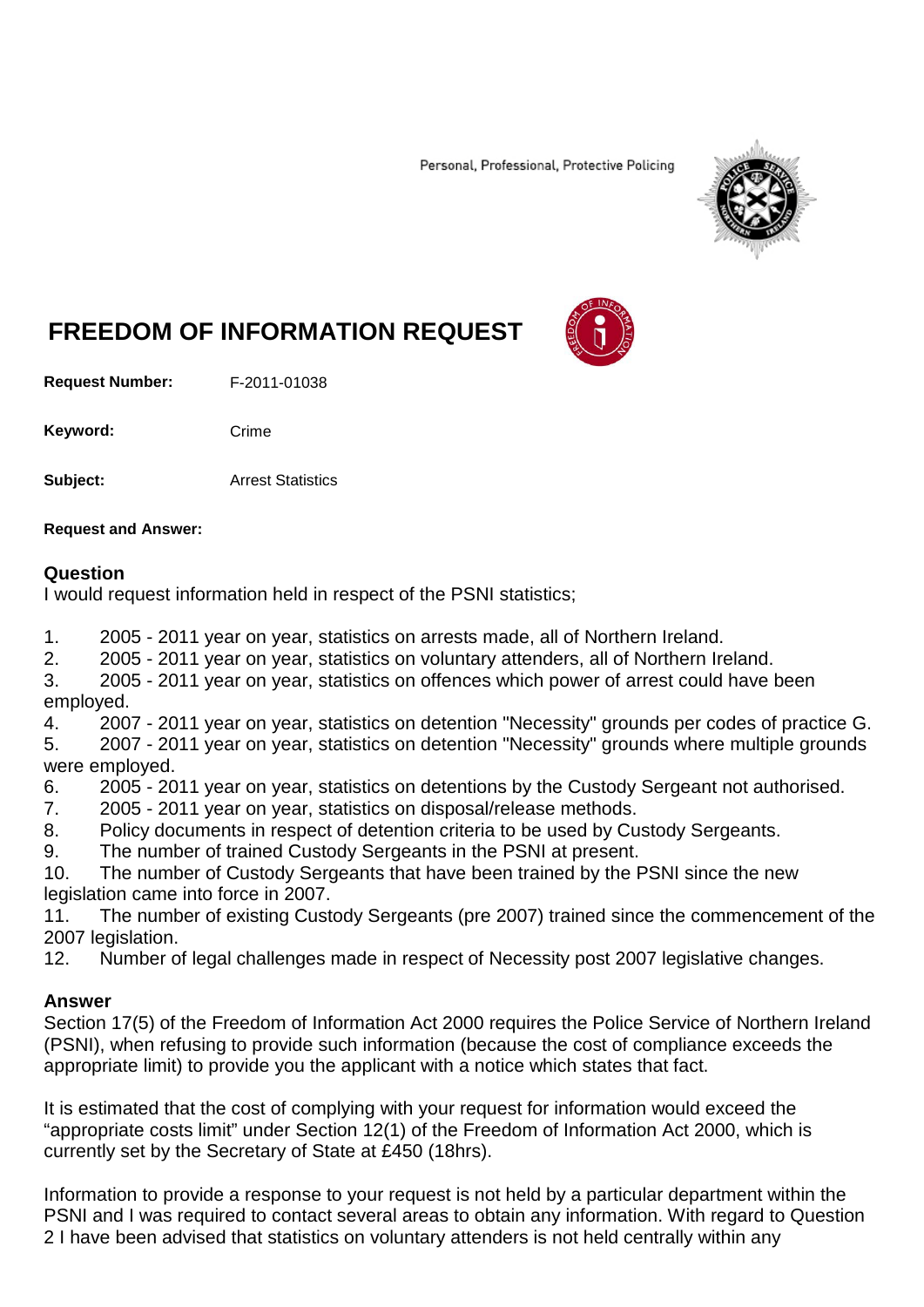department and it would be necessary to contact each custody suite. The numbers are held in hard copy books and there is no electronic central register from which the figures for 2005 to 2011 could be easily extracted. Allowing 2 hours per custody suite would take approximately 40 hours and this time combined with time required to retrieve information with regard to the other questions would greatly exceed that permitted by legislation which is set at 18 hours.

In accordance with the Freedom of Information Act 2000, this letter should be considered as a Refusal Notice, and the request has therefore been closed.

You may wish to submit a refined request in order that the cost of complying with your request may be facilitated within the 'appropriate limit'. In compliance with Section 16 of the Act, I have considered how your request may be refined to bring it under the appropriate limit however the nature and structure of the information unfortunately makes this impossible.

Submission of a refined request would be treated as a new request, and considered in accordance with the Freedom of Information Act 2000, including consideration of relevant Part II exemptions.

Although excess cost removes the PSNI's obligations under the Freedom of Information Act, I have provided below the information which was retrieved before it was realised that the fees limit would be exceeded. I trust this is helpful but it does not affect our legal right to rely on the fees regulations for the remainder of your request.

## **Answer 1**

The PSNI Crime Recording systems show the number of arrests made per year are

2005 - 39,587

- 2006 41,177
- 2007 36,405
- 2008 37,301
- 2009 38,944
- 2010 39,144
- 2011 16,500

# **Answer 4**

The PSNI Crime Recording systems show the statistics on detention "Necessity" grounds per codes of practice G are

2007 - 36,405 2008 - 37,301 2009 - 38,944 2010 - 39,144 2011 - 16, 494

# **Answer 5**

The PSNI Crime Recording systems show the statistics on detention "Necessity" grounds where multiple grounds were employed are

2007 - 9,842 2008 - 10,020 2009 - 12,976 2010 - 12,917 2011 - 5,492

# **Answer 6**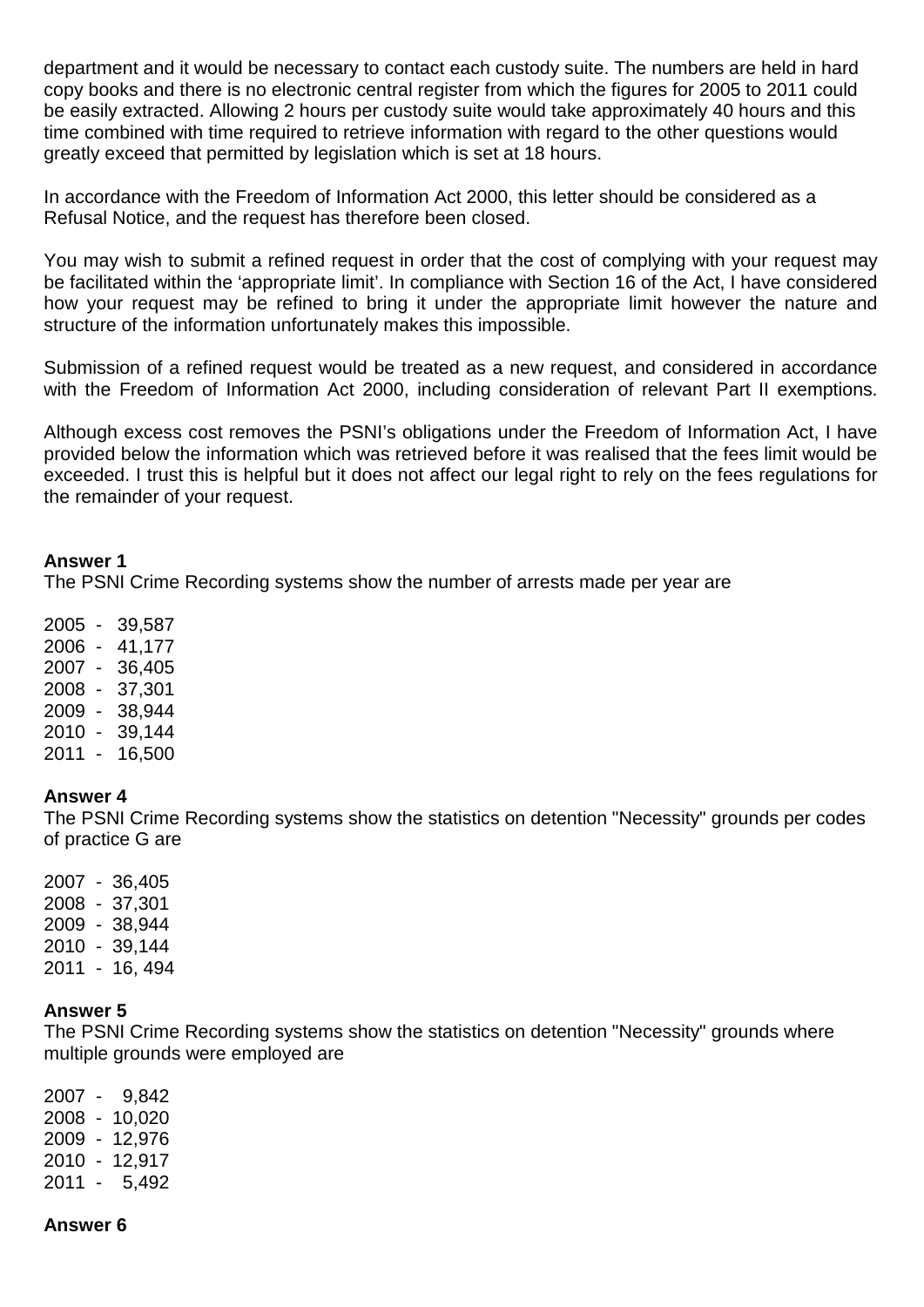The PSNI Crime Recording systems show number of detentions not authorised are

Crime recording systems did not hold this information prior to 2006

## **Answer 7**

Please note that in relation to Q7:

- Arrest records can have **multiple** disposals. e.g. charged for one offence, reported to PPS for another offence. Therefore the number of disposals will not exactly match the number of arrests.
- The main disposals that PSNI use have been listed.

|      | <b>Bailed to police station</b>                               | <b>Charged to court</b> | reported | <b>Transferred to</b><br>court |
|------|---------------------------------------------------------------|-------------------------|----------|--------------------------------|
| 2006 | 6533                                                          | 11476                   | 18586    | 2718                           |
| 2007 | 5748                                                          | 10735                   | 14939    | 3431                           |
| 2008 | 6688                                                          | 12440                   | 13554    | 3668                           |
| 2009 | 8673                                                          | 13692                   | 13475    | 3925                           |
| 2010 | 9001                                                          | 13799                   | 11403    | 5085                           |
| 2011 | 3883                                                          | 5685                    | 3493     | 2261                           |
|      | Transfer to another force/agency<br><b>Transfer to prison</b> |                         |          |                                |
| 2006 | 357                                                           | 928                     |          |                                |
| 2007 | 655                                                           | 745                     |          |                                |
| 2008 | 666                                                           | 853                     |          |                                |
| 2009 | 502                                                           | 847                     |          |                                |
| 2010 | 343                                                           | 1296                    |          |                                |
| 2011 | 169                                                           | 624                     |          |                                |

Crime recording systems did not hold this information prior to 2006

# **Answer 8**

The information requested is contained with the Police and Criminal Evidence (PACE) (NI) Order and the PACE Codes of Practice Section C.

## **Answer 9**

The current number of Sergeants trained as custody sergeants is 338.

Note: the number of Sergeants performing the role is 62

## **Answer 10**

Since March 2007 the number of officers trained as custody sergeants is 246

## **Answer 11**

The number of existing custody sergeants (pre 2007) trained since the commencement of the 2007 legislation is 31.

# **Answer 12**

The PSNI Legal Services Branch have advised their records indicate that the number of legal